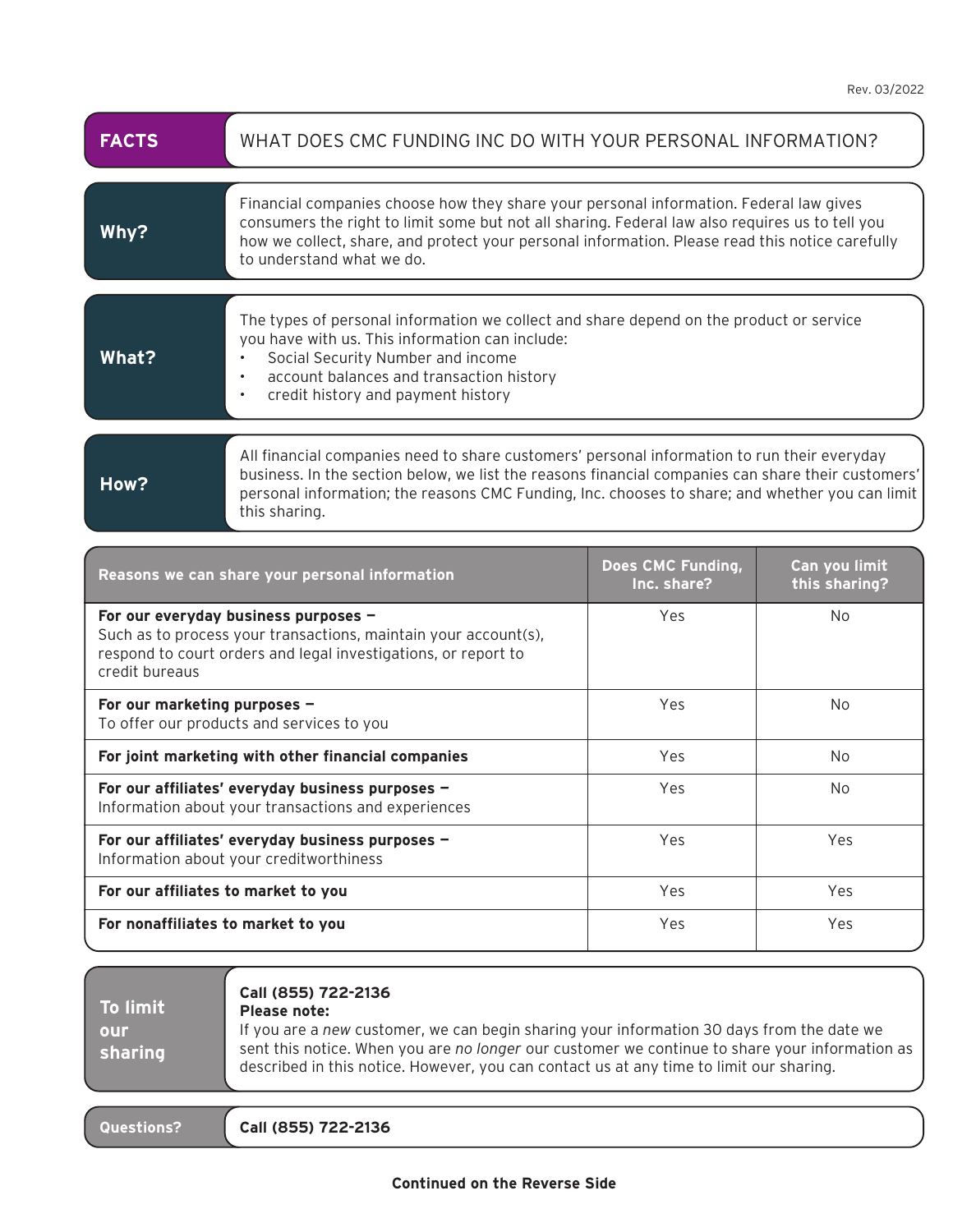**Page 2**

**Who we are**

**Who is providing this notice? CMC Funding, Inc.**

| What we do                                                                            |                                                                                                                                                                                                                                                                                                                                                                                                                                       |
|---------------------------------------------------------------------------------------|---------------------------------------------------------------------------------------------------------------------------------------------------------------------------------------------------------------------------------------------------------------------------------------------------------------------------------------------------------------------------------------------------------------------------------------|
| How does CMC Funding, Inc. protect my<br>personal information?                        | To protect your personal information from unauthorized access<br>and use, we use security measures that comply with federal law.<br>These measures include computer safeguards and secured files<br>and buildings.                                                                                                                                                                                                                    |
| How does CMC Funding, Inc. collect my<br>personal information?                        | We collect your personal information, for example, when you:<br>apply for a loan or provide account information<br>give us your contact information or pay us by check<br>give us your income information<br>We also collect your personal information from others, such as credit<br>bureaus, affiliates, or other companies.                                                                                                        |
| Why can't I limit all sharing?                                                        | Federal law gives you the right to limit only:<br>sharing for affiliates' everyday business purposes - information<br>about your creditworthiness;<br>affiliates from using your information to market to you;<br>$\bullet$<br>sharing for nonaffiliates to market to you;<br>$\bullet$<br>State laws and individual companies may give you additional rights to<br>limit sharing. See below for more on your rights under state law. |
| What happens when I limit sharing for an<br>account I hold jointly with someone else? | Your choices will apply to everyone on your account.                                                                                                                                                                                                                                                                                                                                                                                  |

| <b>Definitions</b>     |                                                                                                                                                                                                                                                                                                                                                                                                                                                                                                   |
|------------------------|---------------------------------------------------------------------------------------------------------------------------------------------------------------------------------------------------------------------------------------------------------------------------------------------------------------------------------------------------------------------------------------------------------------------------------------------------------------------------------------------------|
| <b>Affiliates</b>      | Companies related by common ownership or Computershare. They<br>can be financial and nonfinancial companies.<br>Our affiliates include companies with a CMC, Capital Markets<br>٠<br>Cooperative or Cunninghame and Company name or<br>computershare name                                                                                                                                                                                                                                         |
|                        | Companies not related by common ownership or control. They can<br>be financial and nonfinancial companies.                                                                                                                                                                                                                                                                                                                                                                                        |
| Non-affiliates         | Non-affiliates we share with can include financial service<br>$\bullet$<br>providers (such as insurance companies and agencies or<br>companies offering financial and credit products or services); or<br>non-financial companies (such as health, home-related, media<br>and communications service providers, education/training,<br>entertainment, transportation, automotive and marketing<br>companies, discount and membership programs, retailers,<br>utilities, or employment resources). |
| <b>Joint Marketing</b> | A formal agreement between nonaffiliated financial companies that<br>together market financial products or services to you.<br>Our Joint Marketing partners include mortgage banking,<br>$\bullet$<br>insurance and other financial services companies.                                                                                                                                                                                                                                           |